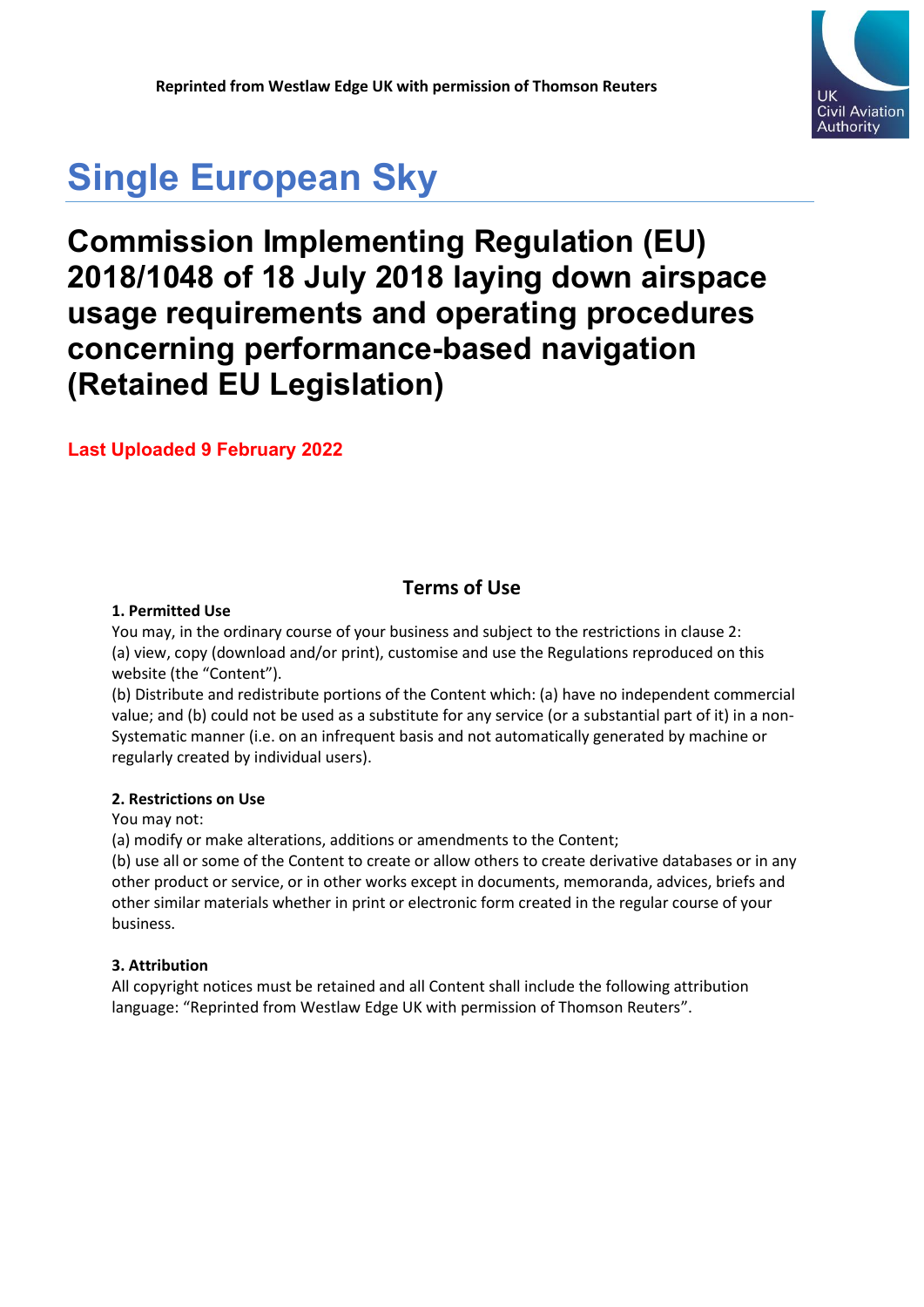### **[Commission Implementing Regulation \(EU\) 2018/1048 of 18 July](http://uk.westlaw.com/Document/I291A4860307411EBA8E4DD742B5B5E92/View/FullText.html?originationContext=document&transitionType=DocumentItem&vr=3.0&rs=PLUK1.0&contextData=(sc.Search)) [2018 laying down airspace usage requirements and operating](http://uk.westlaw.com/Document/I291A4860307411EBA8E4DD742B5B5E92/View/FullText.html?originationContext=document&transitionType=DocumentItem&vr=3.0&rs=PLUK1.0&contextData=(sc.Search)) [procedures concerning performance-based navigation \(Retained](http://uk.westlaw.com/Document/I291A4860307411EBA8E4DD742B5B5E92/View/FullText.html?originationContext=document&transitionType=DocumentItem&vr=3.0&rs=PLUK1.0&contextData=(sc.Search)) [EU Legislation\)](http://uk.westlaw.com/Document/I291A4860307411EBA8E4DD742B5B5E92/View/FullText.html?originationContext=document&transitionType=DocumentItem&vr=3.0&rs=PLUK1.0&contextData=(sc.Search)) Preamble**



**Version 1 of 1**

Date not available - Present

**Subjects** Aviation

THE EUROPEAN COMMISSION,

Having regard to the Treaty on the Functioning of the European Union,

<span id="page-1-0"></span>Having regard to Regulation (EC) No 216/2008 of the European Parliament and of the Council of 20 February 2008 on common rules in the field of civil aviation and establishing a European Aviation Safety Agency, and repealing Council Directive 91/670/ EEC, Regulation (EC) No [1](#page-3-0)592/2002 and Directive 2004/36/EC  $^1$ , and in particular Article 8b(6) thereof,

Whereas:

(1)

The continued growth of aviation is placing increasing demands on the use of available airspace, thus heightening the need to use it as effectively and efficiently as possible. The provision of air traffic management/air navigation services (ATM/ANS) using performance-based navigation (PBN) can bring safety, capacity and efficiency benefits through the optimisation of air traffic service routes and instrument approach procedures. In order to achieve those benefits and improve the performance of the European air traffic management network, harmonised airspace usage requirements and operating procedures concerning PBN should be provided for.

(2)

<span id="page-1-2"></span><span id="page-1-1"></span>Those requirements and procedures concerning PBN should be based on the rules developed by the International Civil Aviation Organisation (ICAO) and their implementation should be in accordance with the ICAO Global Air Navigation Plan<sup>[2](#page-3-1)</sup> and the European ATM Master Plan<sup>[3](#page-3-2)</sup>.

(3)

<span id="page-1-5"></span><span id="page-1-4"></span><span id="page-1-3"></span>The Annex to Commission Implementing Regulation (EU) No 923/2012<sup>[4](#page-3-3)</sup> and in particular point SERA.5015(a) thereof, Annex III to Commission Regulation (EU) No  $965/2012^5$  $965/2012^5$  $965/2012^5$  and in particular point ORO.GEN.110(d) thereof, Article 9(1) of Regulation (EC) No 21[6](#page-3-5)/2008, as implemented by Annex I to Commission Regulation (EU) No 452/2014  $^6$  , and in particular point TCO.205 thereof, require that aircraft be equipped and flight crew be suitably qualified to operate on the intended route or procedure. Those requirements should be complemented by common airspace usage requirements specifying the corresponding flight procedures and routes.

(4)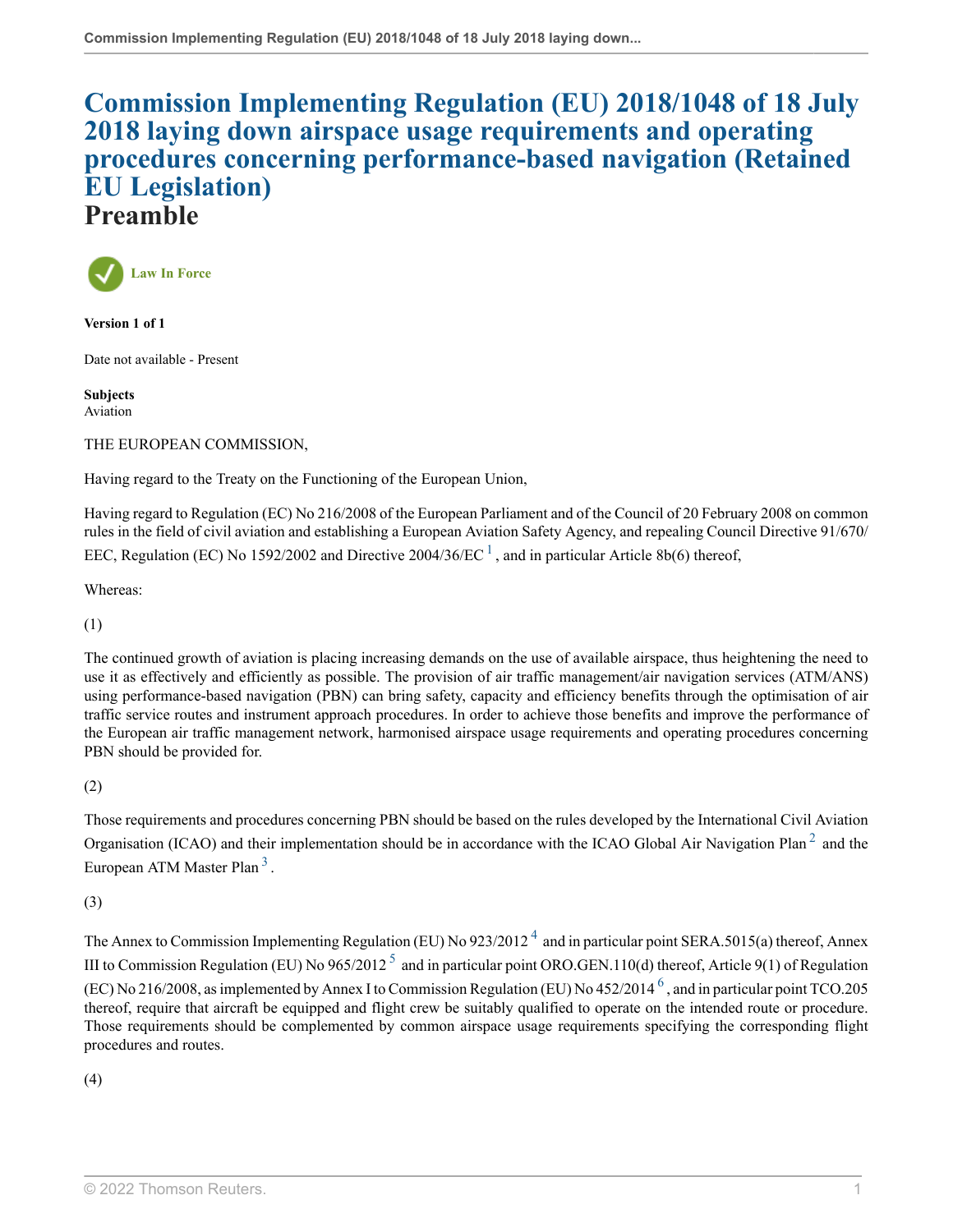<span id="page-2-0"></span>The implementation of PBN in high-density terminal manoeuvring areas, as required by Commission Implementing Regulation (EU) No [7](#page-3-6)16/2014<sup>7</sup>, is expected to improve the precision of approach trajectory and facilitate traffic sequencing at an earlier stage, so that fuel consumption and environmental impact in descent and arrival phases can be reduced. In order to facilitate implementation, the requirements of this Regulation should be consistent with those of Implementing Regulation (EU) No 716/2014.

(5)

The use of satellite-based augmentation systems (SBASs), in particular in the form of the European Geostationary Navigation Overlay Service (EGNOS), should be promoted, as safety and cost-efficiency considerations support the establishment of localiser performance with vertical guidance (LPV) minima approaches. However, operations with other PBN capabilities should be facilitated by providing for other minima in addition to LPV.

### (6)

<span id="page-2-1"></span>When developing the European Route Network Improvement Plan, the Network Manager referred to in Commission Regulation (EU) No 677/2011<sup>[8](#page-3-7)</sup> is, pursuant to that Regulation, to rely on a cooperative decision-making process. Accordingly, in relation to the provision of ATM/ANS in accordance with this Regulation, the Network Manager should coordinate with the providers of ATM/ANS, in particular in order to ensure that ATS routes used for the purpose of transitioning to or from the en route network are consistent with the specification of the standard instrument departure (SID) routes and standard instrument arrival (STAR) routes served.

### (7)

The requirements for providers of ATM/ANS concerning the implementation of PBN set out in this Regulation should include, in particular, appropriate requirements for the implementation at all instrument runway ends of 3D approach procedures and, where those providers have established SID routes or STAR routes, the implementation of those routes. However, imposing those requirements could in certain situations have serious adverse consequences which outweigh the potential safety, capacity and efficiency benefits. Therefore, providers of ATM/ANS should in those situations be entitled to deviate from those requirements and instead be made subject to certain alternative requirements which are better suited for those specific situations, while still achieving those benefits as much as possible.

### (8)

Furthermore, in the interest of a safe and smooth transition, providers of ATM/ANS should be allowed to provide their services also through other means than using PBN in accordance with the requirements of this Regulation for a reasonable time period. However, they should no longer be allowed to do so, other than by means of contingency measures, from 1 June 2030, in light of the need to rationalise ATM/ANS provision and avoid unnecessary costs, in particular to airspace users, resulting from the existence of multiple layers of navigation infrastructure.

#### (9)

In the interest of safety, a smooth and coordinated transition should be ensured to the provision of ATM/ANS using performancebased navigation in accordance with the requirements of this Regulation. Providers of ATM/ANS should therefore take, in a timely and effective manner, all necessary measures to that aim. Those measures should include the establishment of a transition plan, which each provider should keep up-to-date so as to take account of all relevant developments relating to the transition. Those transition plans, and any updates thereof which are significant in that they entail substantial changes to the plans and are capable of materially affecting the interests of interested parties, should be established after a process of consultation of interested parties, in order to ensure that their views are taken into account where appropriate, and after approval by the competent authority, in order to ensure compliance with the requirements set out in this Regulation and in particular Article 4(1).

### (10)

Exceptionally, situations may arise where, after the implementation of the PBN requirements laid down in this Regulation, it proves impossible for providers of ATM/ANS, for unexpected reasons beyond their control, to provide their services in accordance with those requirements. Without prejudice to the obligation on those providers to take all reasonable measures lying within their control to prevent such situations from arising and to restore compliance with those requirements as soon as possible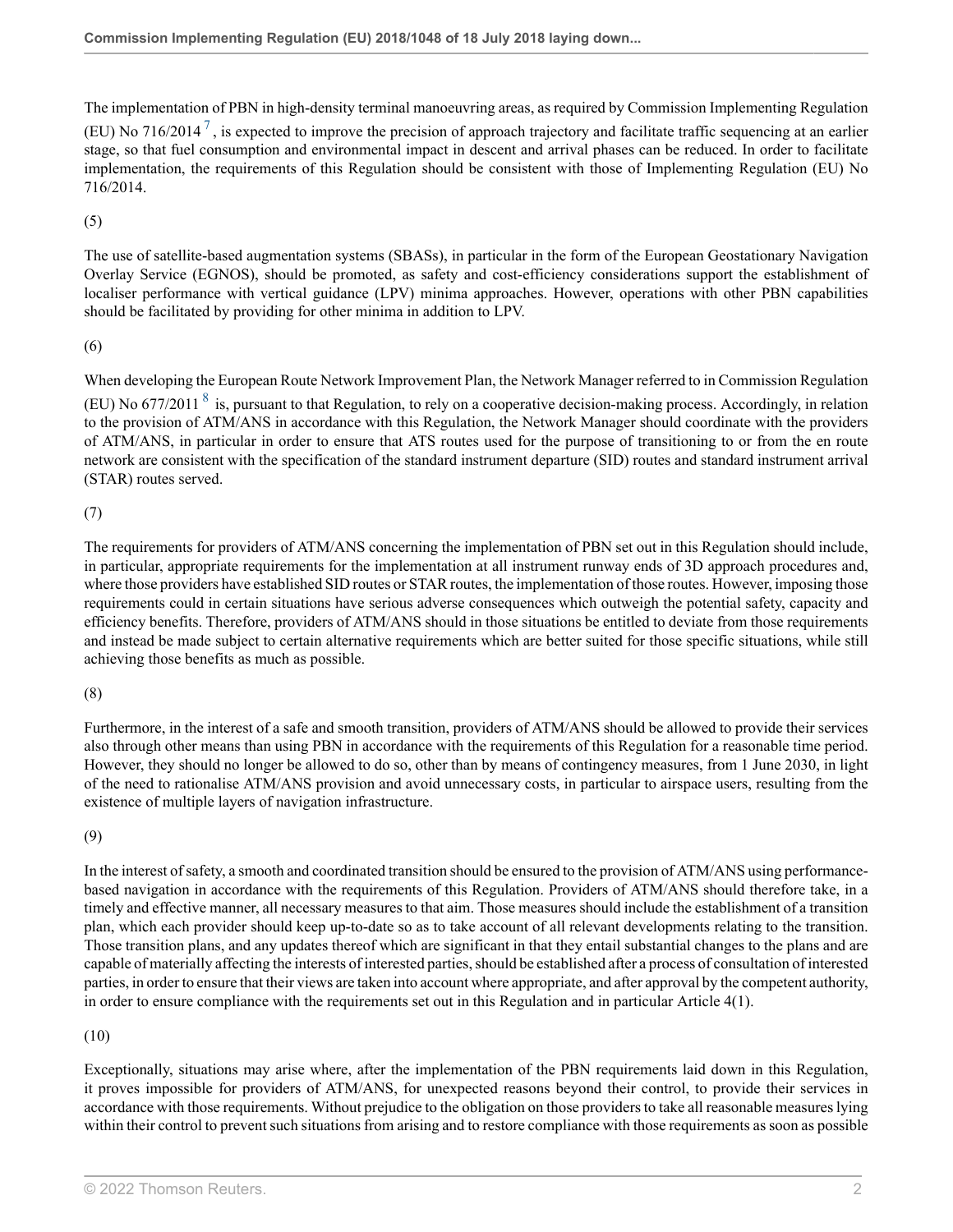when such situations nonetheless arises, they should therefore be required to take the necessary contingency measures for the continued, safe provision of their services through other means, in particular by using conventional navigation procedures.

(11)

It is necessary to allow sufficient time for the parties concerned to comply with this Regulation. The requirement regarding the exclusive use of PBN should apply from an appropriate later date, so as to allow for sufficient time for a safe and smooth transition. In addition, certain provisions of the Annex should also apply from an appropriate later date, in light of the additional time needed for the parties concerned to adapt to the requirements in question.

(12)

The measures provided for in this Regulation are based on the opinion issued by the European Aviation Safety Agency in accordance with point (b) of Article 17(2) and Article 19(1) of Regulation (EC) No 216/2008.

(13)

The measures provided in this Regulation are in accordance with the opinion of the Committee established by Article 5 of Regulation (EC) No 54[9](#page-3-8)/2004 of the European Parliament and of the Council<sup>9</sup>,

### HAS ADOPTED THIS REGULATION:

### <span id="page-3-9"></span>**Notes**

- <span id="page-3-0"></span>[1](#page-1-0) OJ L 79, 13.3.2008, p. 1.
- <span id="page-3-1"></span>[2](#page-1-1) ICAO Doc 9750.
- <span id="page-3-2"></span>[3](#page-1-2) Commission Implementing Regulation (EU) No 409/2013 of 3 May 2013 on the definition of common projects, the establishment of governance and the identification of incentives supporting the implementation of the European Air Traffic Management Master Plan (OJ L 123, 4.5.2013, p. 1).
- <span id="page-3-3"></span>[4](#page-1-3) Commission Implementing Regulation (EU) No 923/2012 of 26 September 2012 laying down the common rules of the air and operational provisions regarding services and procedures in air navigation and amending Implementing Regulation (EU) No 1035/2011 and Regulations (EC) No 1265/2007, (EC) No 1794/2006, (EC) No 730/2006, (EC) No 1033/2006 and (EU) No 255/2010 (OJ L 281, 13.10.2012, p. 1).
- <span id="page-3-4"></span>[5](#page-1-4) Commission Regulation (EU) No 965/2012 of 5 October 2012 laying down technical requirements and administrative procedures related to air operations pursuant to Regulation (EC) No 216/2008 of the European Parliament and of the Council (OJ L 296, 25.10.2012, p. 1).
- <span id="page-3-5"></span>[6](#page-1-5) Commission Regulation (EU) No 452/2014 of 29 April 2014 laying down technical requirements and administrative procedures related to air operations of third country operators pursuant to Regulation (EC) No 216/2008 of the European Parliament and of the Council (OJ L 133, 6.5.2014, p. 12).
- <span id="page-3-6"></span>[7](#page-2-0) Commission Implementing Regulation (EU) No 716/2014 of 27 June 2014 on the establishment of the Pilot Common Project supporting the implementation of the European Air Traffic Management Master Plan (OJ L 190, 28.6.2014, p. 19).
- <span id="page-3-7"></span>[8](#page-2-1) Commission Regulation (EU) No 677/2011 of 7 July 2011 laying down detailed rules for the implementation of air traffic management (ATM) network functions and amending Regulation (EU) No 691/2010 (OJ L 185, 15.7.2011, p. 1).
- <span id="page-3-8"></span>[9](#page-3-9) Regulation (EC) No 549/2004 of the European Parliament and of the Council of 10 March 2004 laying down the framework for the creation of the single European sky (the framework Regulation) (OJ L 96, 31.3.2004, p. 1).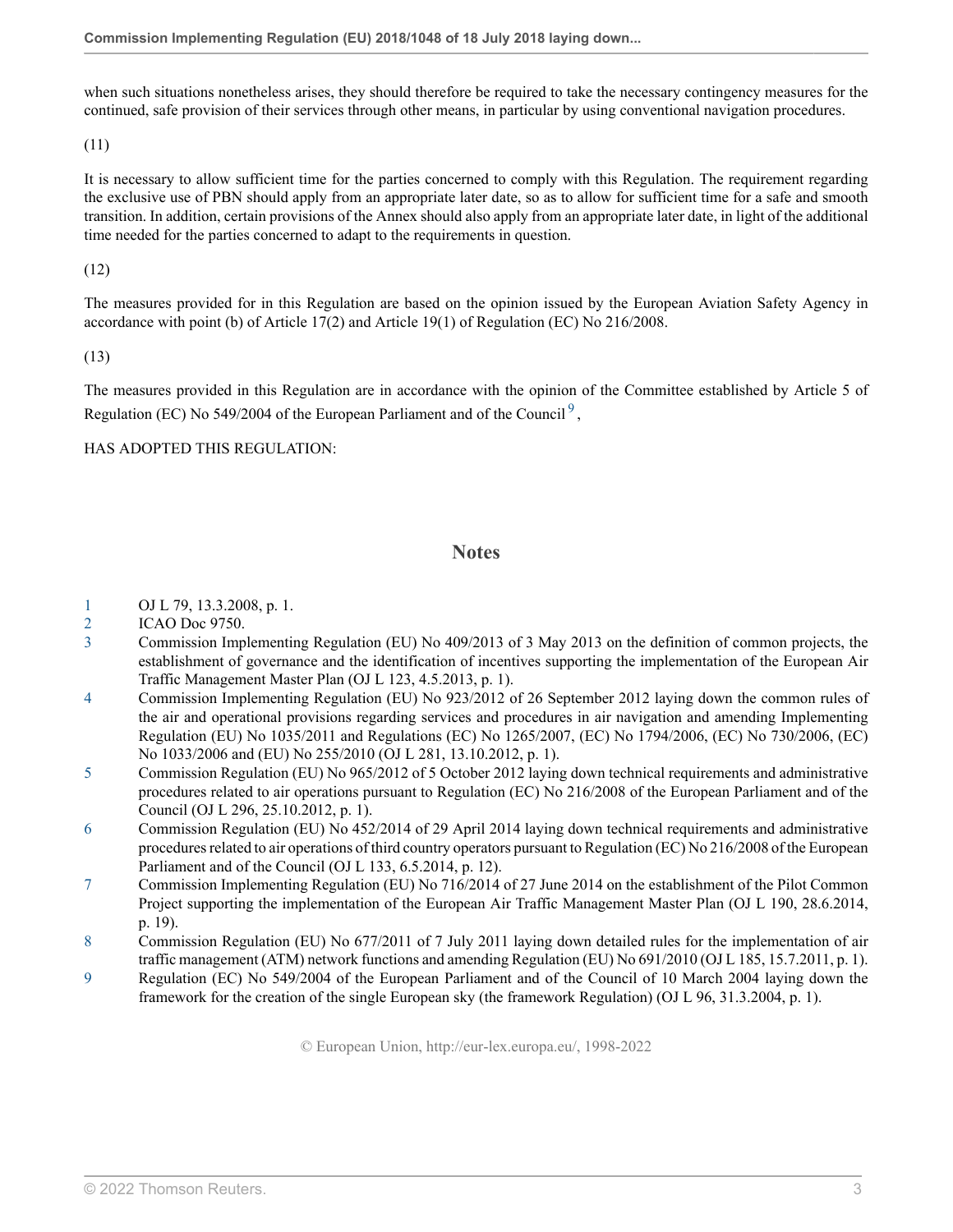### **art. 1 Subject matter and scope**



#### **Version 2 of 2**

31 December 2020 - Present

**Subjects** Aviation

**Article 1 Subject matter and scope**

1.

This Regulation lays down airspace usage requirements and operating procedures concerning performance-based navigation.

2.

This Regulation applies to providers of air traffic management/air navigation services (ATM/ANS), and operators of aerodromes (hereinafter 'providers of ATM/ANS') that are responsible for putting in place instrument approach procedures or air traffic service (ATS) routes, where they provide their services in the [airspace under the responsibility of the United Kingdom.]<sup>[1](#page-4-0)</sup>

<span id="page-4-3"></span> $[...]^2$  $[...]^2$ 

### <span id="page-4-2"></span>**Notes**

- <span id="page-4-0"></span>[1](#page-4-2) Words substituted by Air Traffic Management (Amendment etc.) (EU Exit) (No. 3) Regulations 2020/1498 [reg.3](http://uk.westlaw.com/Document/IA0277A403BA011EB9024AFDBE50F3BE7/View/FullText.html?originationContext=document&transitionType=DocumentItem&vr=3.0&rs=PLUK1.0&contextData=(sc.Search)) (December 31, 2020: shall come into force on IP completion day)
- <span id="page-4-1"></span>[2](#page-4-3) Words substituted by Air Traffic Management (Amendment etc.) (EU Exit) (No. 3) Regulations 2020/1498 [reg.3](http://uk.westlaw.com/Document/IA0277A403BA011EB9024AFDBE50F3BE7/View/FullText.html?originationContext=document&transitionType=DocumentItem&vr=3.0&rs=PLUK1.0&contextData=(sc.Search)) (December 31, 2020: shall come into force on IP completion day)

*Enacting Terms > art. 1 Subject matter and scope*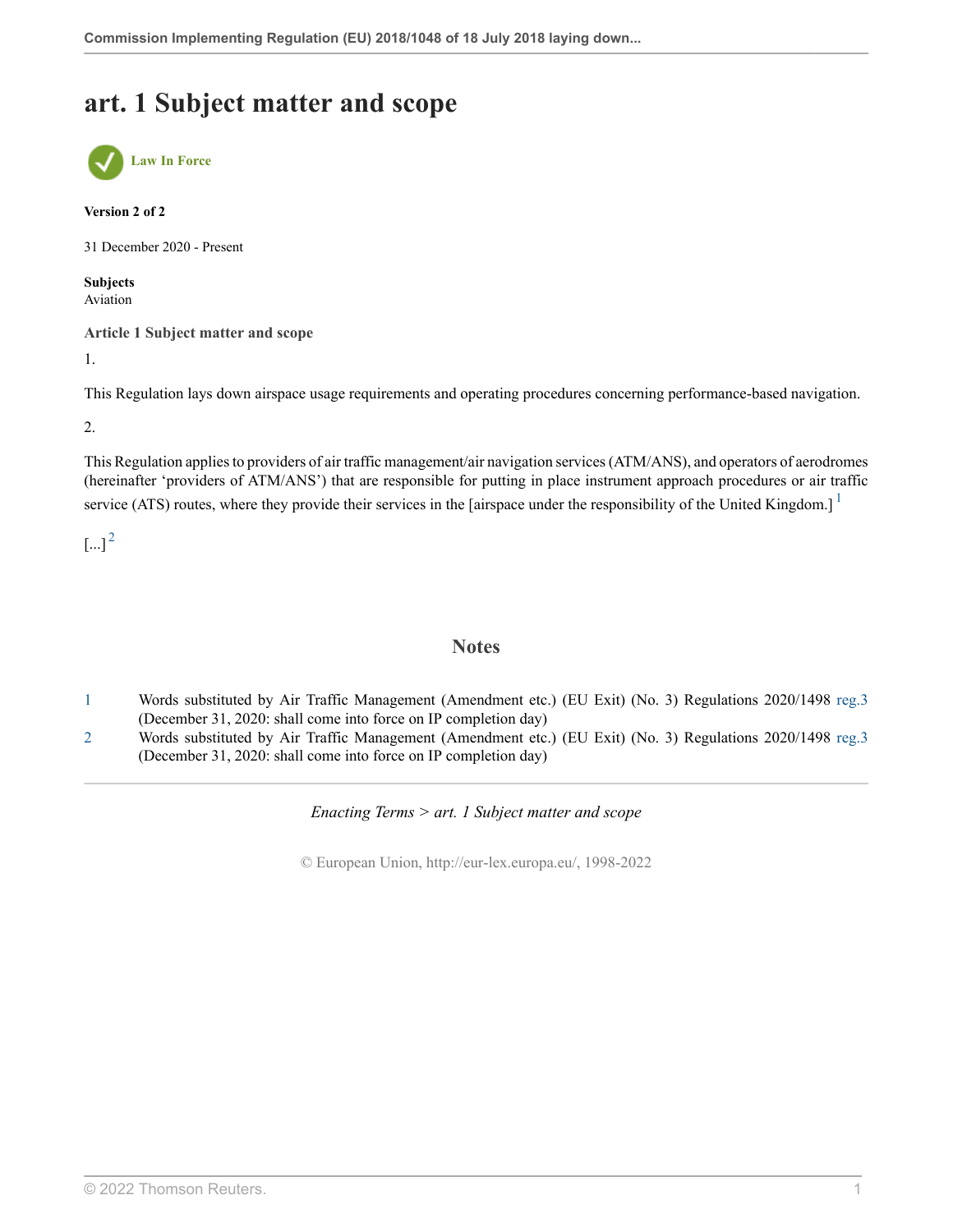### **art. 2 Definitions**



**Version 1 of 1**

Date not available - Present

**Subjects** Aviation

**Article 2 Definitions**

For the purposes of this Regulation, the following definitions shall apply:

(1) *'performance based navigation (PBN)'* means performance based navigation as defined in Article 2(5) of Regulation (EU) No 965/2012;

(2) *'ATS route'* means ATS route as defined in Article 2(46) of Implementing Regulation (EU) No 923/2012;

(3) *'instrument approach procedure'* means instrument approach procedure as defined in Article 2(90) of Implementing Regulation (EU) No 923/2012;

(4) *'conventional navigation procedures'* means ATS routes and instrument approach procedures predicated on the use of ground-based navigation aids that do not enable compliance with the PBN requirements set out in this Regulation;

<span id="page-5-0"></span>(5) *'instrument runway'* means instrument runway as defined in Annex I, point 22 of Commission Regulation (EU) No  $139/2014^1$  $139/2014^1$ ;

(6) *'navigation specification'* means a set of requirements for aircraft and aircrew needed to support performance-based navigation operations within a defined airspace;

(7) *'required navigation performance (RNP) X specification'* means a navigation specification based on area navigation that includes the requirement for on-board performance monitoring and alerting, whereby 'X' refers to the lateral navigation accuracy in nautical miles or the operation type and required functionalities;

(8) *'lateral navigation (LNAV)'* , 'lateral navigation/vertical navigation (LNAV/VNAV)' and 'localizer performance with vertical guidance (LPV)' mean the labels to identify the different types of operating minima on approach charts depicting approach procedures based on Global Navigation Satellite Systems (GNSS) which are classified as RNP approaches (RNP APCH);

(9) *'radius to fix (RF)'* means a constant radius circular path about a defined turn centre that terminates at a fixed point;

(10) *'2D approach'* means an instrument approach procedure, classified as an non-precision approach procedure, as defined in Article 2(90) of Implementing Regulation (EU) No 923/2012;

(11) *'3D approach'* means an instrument approach procedure, classified as an approach with vertical guidance or a precision approach, as defined in Article 2(90) of Implementing Regulation (EU) No 923/2012;

(12) *'satellite-based augmentation system (SBAS)'* means a wide-coverage augmentation system in which the user of a GNSS receives augmentation information from a satellite-based transmitter;

(13) *'area navigation (RNAV) X specification'* means a navigation specification based on area navigation that does not include the requirement for on-board performance monitoring and alerting, whereby 'X' refers to the lateral navigation accuracy in nautical miles;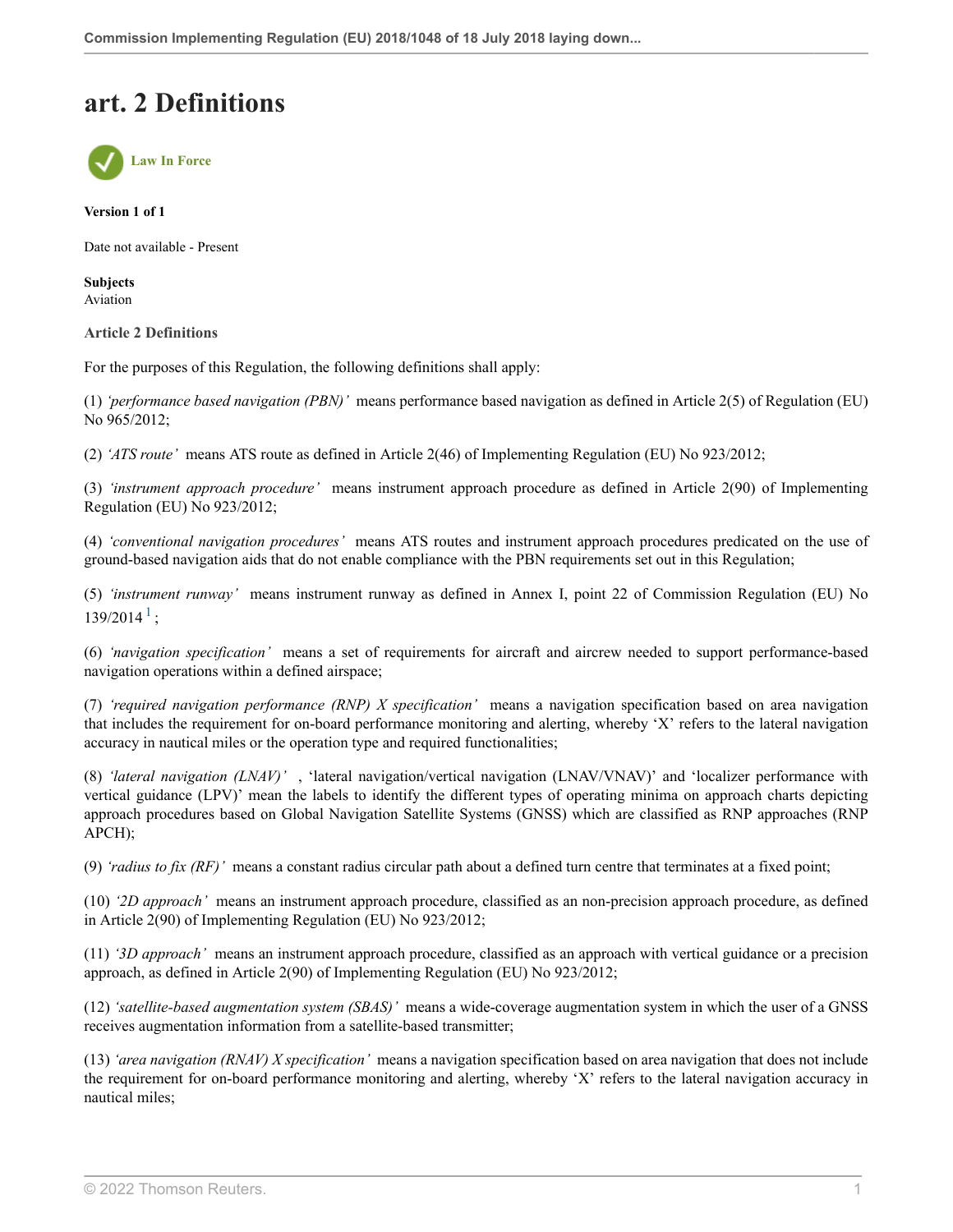(14) *'standard instrument arrival (STAR) route'* means a designated instrument flight rule arrival route linking a significant point, normally on an air traffic service (ATS) route, with a point at which a published instrument approach procedure can be commenced;

(15) *'standard instrument departure (SID) route'* means a designated instrument flight rule departure route linking the aerodrome with a specified significant point, normally on a designated ATS route, at which the en route phase of a flight commences;

(16) *'navigation functionality'* means the detailed capability of the navigation system required to meet the needs of the proposed operations in the airspace.

### **Notes**

<span id="page-6-0"></span>[1](#page-5-0) Commission Regulation (EU) No 139/2014 of 12 February 2014 laying down requirements and administrative procedures related to aerodromes pursuant to Regulation (EC) No 216/2008 of the European Parliament and of the Council (OJ L 44, 14.2.2014, p. 1).

*Enacting Terms > art. 2 Definitions*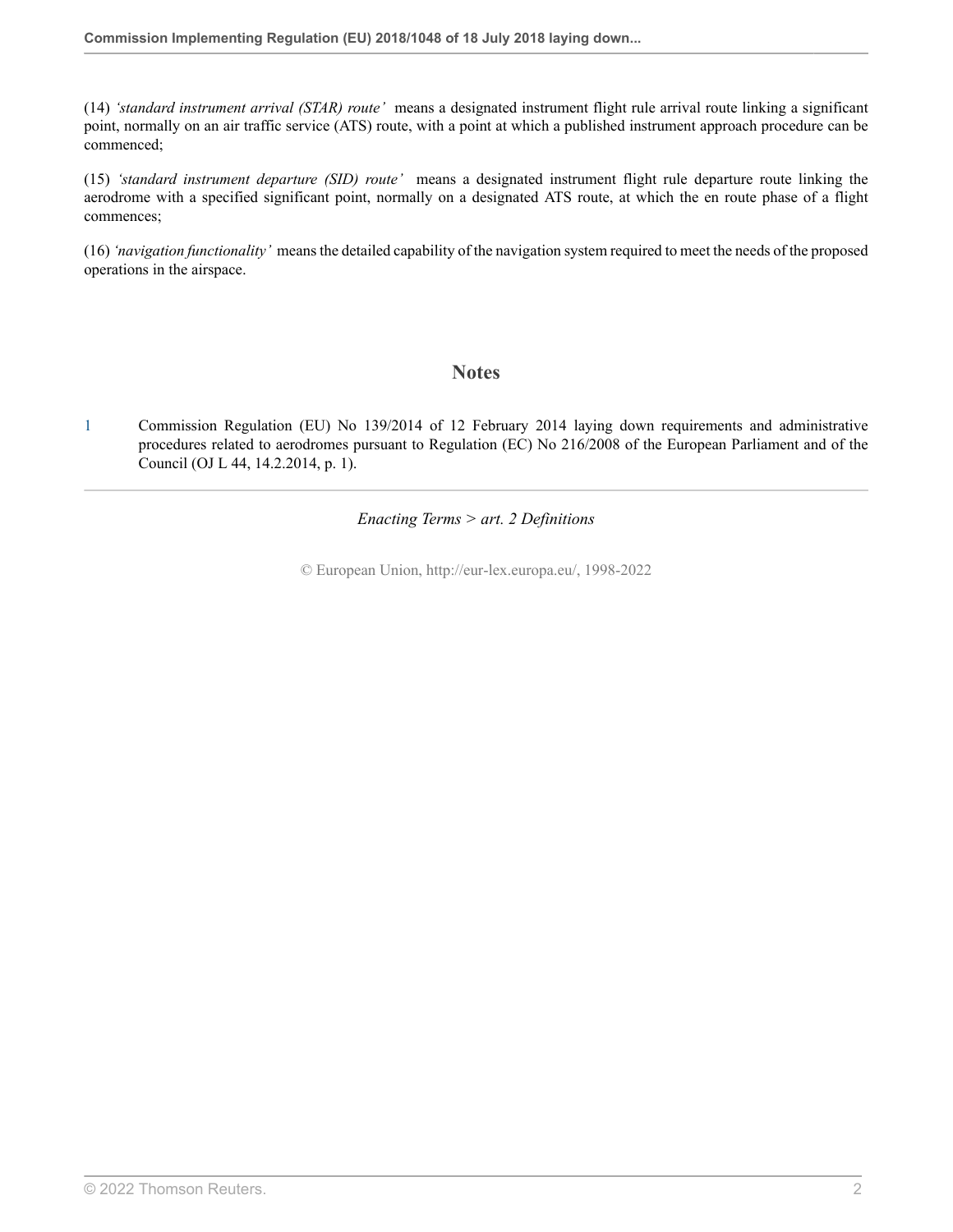# **art. 3 PBN requirements**



**Version 1 of 1**

Date not available - Present

**Subjects** Aviation

**Article 3 PBN requirements**

Providers of ATM/ANS shall comply with the requirements for the implementation of performance-based navigation set out in Subpart PBN of the Annex.

*Enacting Terms > art. 3 PBN requirements*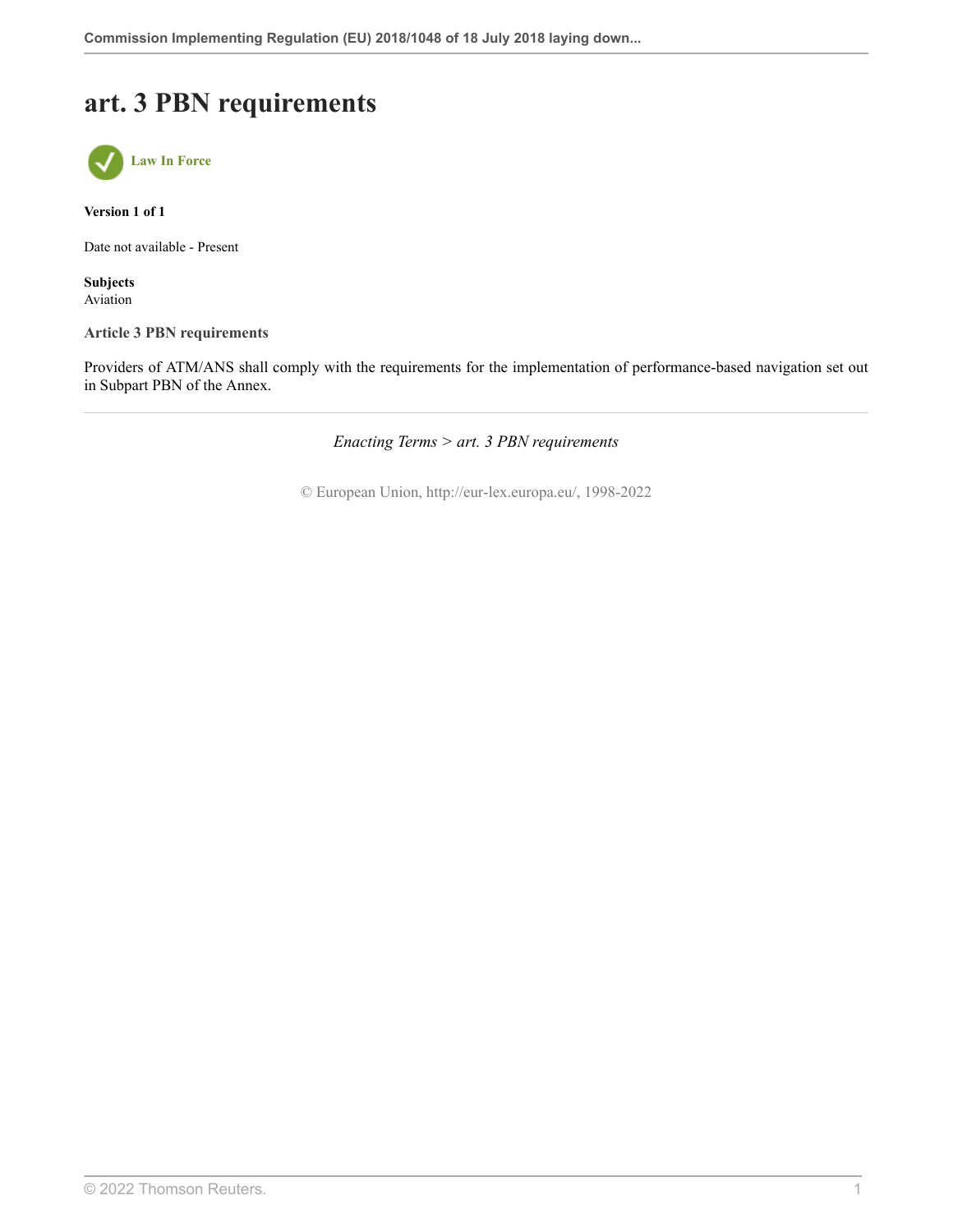### **art. 4 Transitional measures**



#### **Version 2 of 2**

31 December 2020 - Present

**Subjects** Aviation

#### **Article 4 Transitional measures**

1.

Providers of ATM/ANS shall take the necessary measures to ensure a smooth and safe transition to the provision of their services using performance-based navigation in accordance with Article 3.

Those measures shall include the establishment and implementation of a transition plan. Providers of ATM/ANS shall keep their transition plan up-to-date.

<span id="page-8-1"></span><span id="page-8-0"></span>The transition plan shall be consistent with [any regulations made by the Secretary of State under [Article 15a](http://uk.westlaw.com/Document/IAECE89A0DF5B11E9A21FC80DADD8679D/View/FullText.html?originationContext=document&transitionType=DocumentItem&vr=3.0&rs=PLUK1.0&contextData=(sc.Search)) of [Regulation](http://uk.westlaw.com/Document/IF4358670DF5A11E9A09DED71E0FBB9C5/View/FullText.html?originationContext=document&transitionType=DocumentItem&vr=3.0&rs=PLUK1.0&contextData=(sc.Search))  $550/2004^2$  $550/2004^2$  $550/2004^2$ ]<sup>[1](#page-9-1)</sup>.

2.

Providers of ATM/ANS shall consult all of the following parties on the draft transition plan and the draft of any significant updates thereof and take account of their views where appropriate:

(a) aerodrome operators, airspace users and representative organisations of such airspace users affected by the provision of their services;

### <span id="page-8-2"></span> $\lbrack ... \rbrack^3$  $\lbrack ... \rbrack^3$

(c) providers of ATM/ANS that provide their services in adjacent airspace blocks.

3.

<span id="page-8-3"></span>After having carried out the consultation referred to in paragraph 2, providers of ATM/ANS shall submit the results of the consultation, as well as the draft transition plan, or the draft significant update thereof, for approval to the [Civil Aviation Authority] $\frac{4}{1}$  $\frac{4}{1}$  $\frac{4}{1}$ .

<span id="page-8-5"></span><span id="page-8-4"></span>[The Civil Aviation Authority]<sup>[5](#page-9-4)</sup> shall verify whether the draft transition plan, or the draft significant update thereof, complies with the requirements of this Regulation and in particular whether it takes account of the views of airspace users where appropriate, including those operating State aircraft.  $\left[ \ldots \right]$ <sup>[6](#page-9-5)</sup>

<span id="page-8-7"></span><span id="page-8-6"></span>[The Civil Aviation Authority]<sup>[7](#page-9-6)</sup> shall inform the providers of ATM/ANS of the outcome of that verification without undue delay. Providers of ATM/ANS shall not establish or implement the transition plan, or the significant update thereof, before having been informed by [the Civil Aviation Authority]  $\frac{8}{3}$  $\frac{8}{3}$  $\frac{8}{3}$  that it has approved the draft transition plan or draft significant update thereof.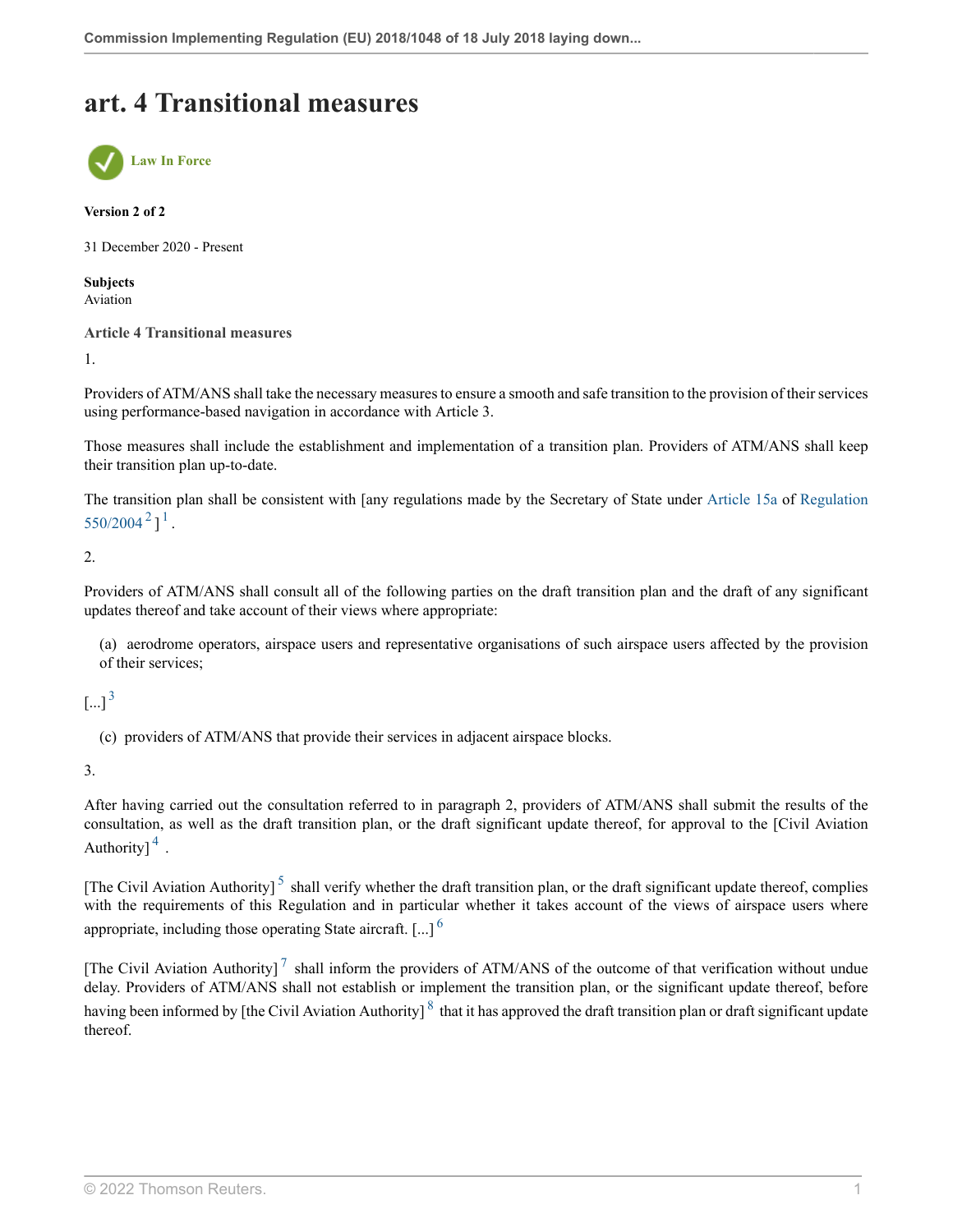### **Notes**

- <span id="page-9-1"></span>[1](#page-8-0) Words substituted by Air Traffic Management (Amendment etc.) (EU Exit) (No. 3) Regulations 2020/1498 [reg.4\(2\)](http://uk.westlaw.com/Document/I3E26FA003BA011EB9024AFDBE50F3BE7/View/FullText.html?originationContext=document&transitionType=DocumentItem&vr=3.0&rs=PLUK1.0&contextData=(sc.Search)) (December 31, 2020: shall come into force on IP completion day)
- <span id="page-9-0"></span>[2](#page-8-1) [Regulation 15a](http://uk.westlaw.com/Document/IAECE89A0DF5B11E9A21FC80DADD8679D/View/FullText.html?originationContext=document&transitionType=DocumentItem&vr=3.0&rs=PLUK1.0&contextData=(sc.Search)) of [Regulation \(EC\) 550/2004](http://uk.westlaw.com/Document/IF4358670DF5A11E9A09DED71E0FBB9C5/View/FullText.html?originationContext=document&transitionType=DocumentItem&vr=3.0&rs=PLUK1.0&contextData=(sc.Search)) is substituted by [regulation 36](http://uk.westlaw.com/Document/I3500912040A211E9A2CFD5894044247B/View/FullText.html?originationContext=document&transitionType=DocumentItem&vr=3.0&rs=PLUK1.0&contextData=(sc.Search)) of [S.I. 2019/459.](http://uk.westlaw.com/Document/I75F7B0B040A111E984B5918CADD64A75/View/FullText.html?originationContext=document&transitionType=DocumentItem&vr=3.0&rs=PLUK1.0&contextData=(sc.Search))
- <span id="page-9-2"></span>[3](#page-8-2) Repealed by Air Traffic Management (Amendment etc.) (EU Exit) (No. 3) Regulations 2020/1498 [reg.4\(3\)](http://uk.westlaw.com/Document/I3E26FA003BA011EB9024AFDBE50F3BE7/View/FullText.html?originationContext=document&transitionType=DocumentItem&vr=3.0&rs=PLUK1.0&contextData=(sc.Search)) (December 31, 2020: shall come into force on IP completion day)
- <span id="page-9-3"></span>[4](#page-8-3) Words substituted by Air Traffic Management (Amendment etc.) (EU Exit) (No. 3) Regulations 2020/1498 [reg.4\(4\)](http://uk.westlaw.com/Document/I3E26FA003BA011EB9024AFDBE50F3BE7/View/FullText.html?originationContext=document&transitionType=DocumentItem&vr=3.0&rs=PLUK1.0&contextData=(sc.Search)) (December 31, 2020: shall come into force on IP completion day)
- <span id="page-9-4"></span>[5](#page-8-4) Words substituted by Air Traffic Management (Amendment etc.) (EU Exit) (No. 3) Regulations 2020/1498 [reg.4\(5\)](http://uk.westlaw.com/Document/I3E26FA003BA011EB9024AFDBE50F3BE7/View/FullText.html?originationContext=document&transitionType=DocumentItem&vr=3.0&rs=PLUK1.0&contextData=(sc.Search))  $(a)(i)$  (December 31, 2020: shall come into force on IP completion day)
- <span id="page-9-5"></span>[6](#page-8-5) Words repealed by Air Traffic Management (Amendment etc.) (EU Exit) (No. 3) Regulations 2020/1498 [reg.4\(5\)\(a\)](http://uk.westlaw.com/Document/I3E26FA003BA011EB9024AFDBE50F3BE7/View/FullText.html?originationContext=document&transitionType=DocumentItem&vr=3.0&rs=PLUK1.0&contextData=(sc.Search)) [\(ii\)](http://uk.westlaw.com/Document/I3E26FA003BA011EB9024AFDBE50F3BE7/View/FullText.html?originationContext=document&transitionType=DocumentItem&vr=3.0&rs=PLUK1.0&contextData=(sc.Search)) (December 31, 2020: shall come into force on IP completion day)
- <span id="page-9-6"></span>[7](#page-8-6) Words substituted by Air Traffic Management (Amendment etc.) (EU Exit) (No. 3) Regulations 2020/1498 [reg.4\(5\)](http://uk.westlaw.com/Document/I3E26FA003BA011EB9024AFDBE50F3BE7/View/FullText.html?originationContext=document&transitionType=DocumentItem&vr=3.0&rs=PLUK1.0&contextData=(sc.Search)) [\(b\)\(i\)](http://uk.westlaw.com/Document/I3E26FA003BA011EB9024AFDBE50F3BE7/View/FullText.html?originationContext=document&transitionType=DocumentItem&vr=3.0&rs=PLUK1.0&contextData=(sc.Search)) (December 31, 2020: shall come into force on IP completion day)
- <span id="page-9-7"></span>[8](#page-8-7) Words substituted by Air Traffic Management (Amendment etc.) (EU Exit) (No. 3) Regulations 2020/1498 [reg.4\(5\)](http://uk.westlaw.com/Document/I3E26FA003BA011EB9024AFDBE50F3BE7/View/FullText.html?originationContext=document&transitionType=DocumentItem&vr=3.0&rs=PLUK1.0&contextData=(sc.Search)) [\(b\)\(ii\)](http://uk.westlaw.com/Document/I3E26FA003BA011EB9024AFDBE50F3BE7/View/FullText.html?originationContext=document&transitionType=DocumentItem&vr=3.0&rs=PLUK1.0&contextData=(sc.Search)) (December 31, 2020: shall come into force on IP completion day)

*Enacting Terms > art. 4 Transitional measures*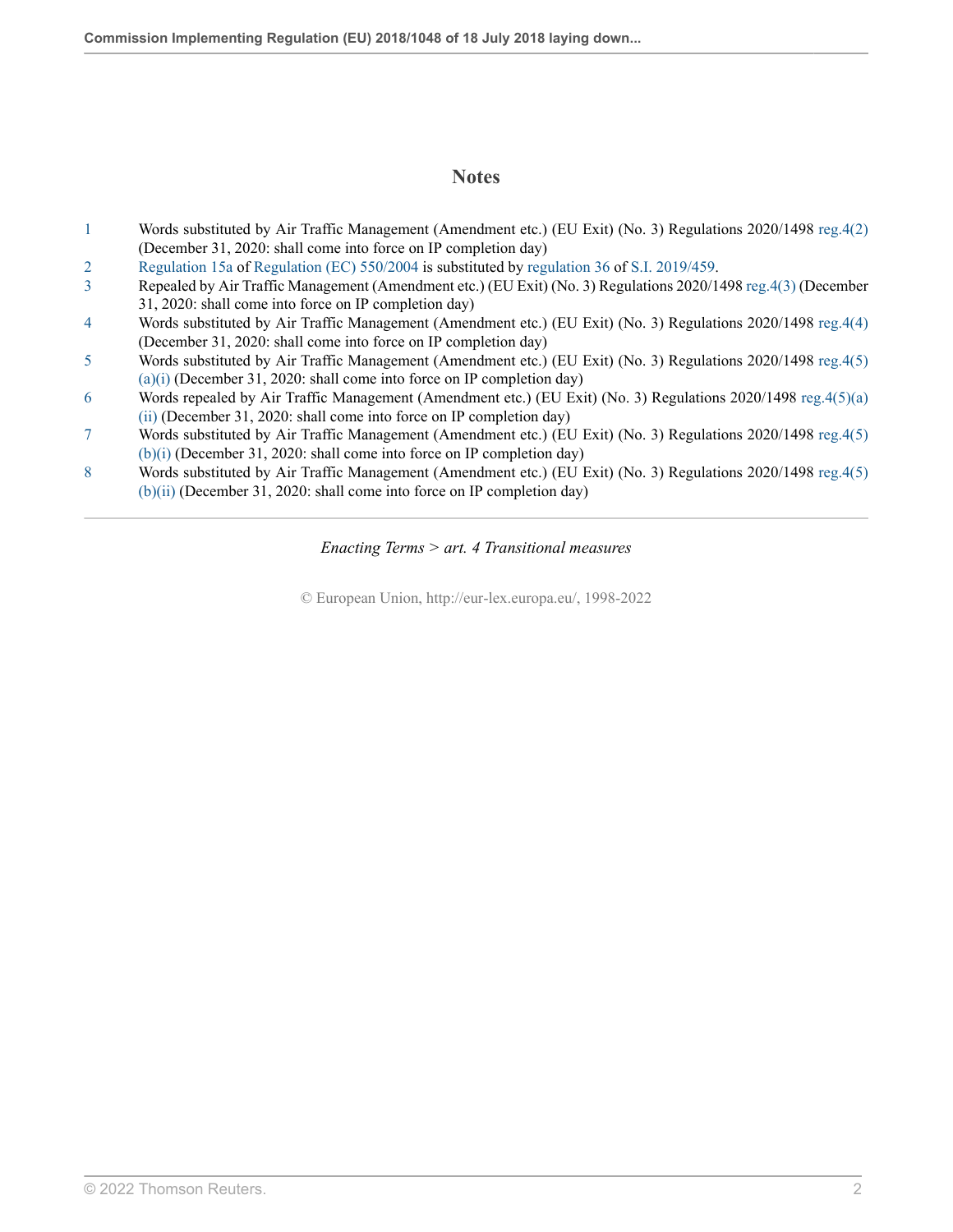### **art. 5 Exclusive use of PBN**



**Version 1 of 1**

Date not available - Present

**Subjects** Aviation

**Article 5 Exclusive use of PBN**

1.

Providers of ATM/ANS shall not provide their services using conventional navigation procedures, or using performance-based navigation which is not in accordance with the requirements of point AUR.PBN.2005 of the Annex.

2.

Paragraph 1 shall be without prejudice to Article 6 and to the possibility of providers of ATM/ANS to provide their services using landing systems enabling CAT II, CAT IIIA or CAT IIIB operations within the meaning of points 14, 15 and 16, respectively, of Annex I to Regulation (EU) No 965/2012.

*Enacting Terms > art. 5 Exclusive use of PBN*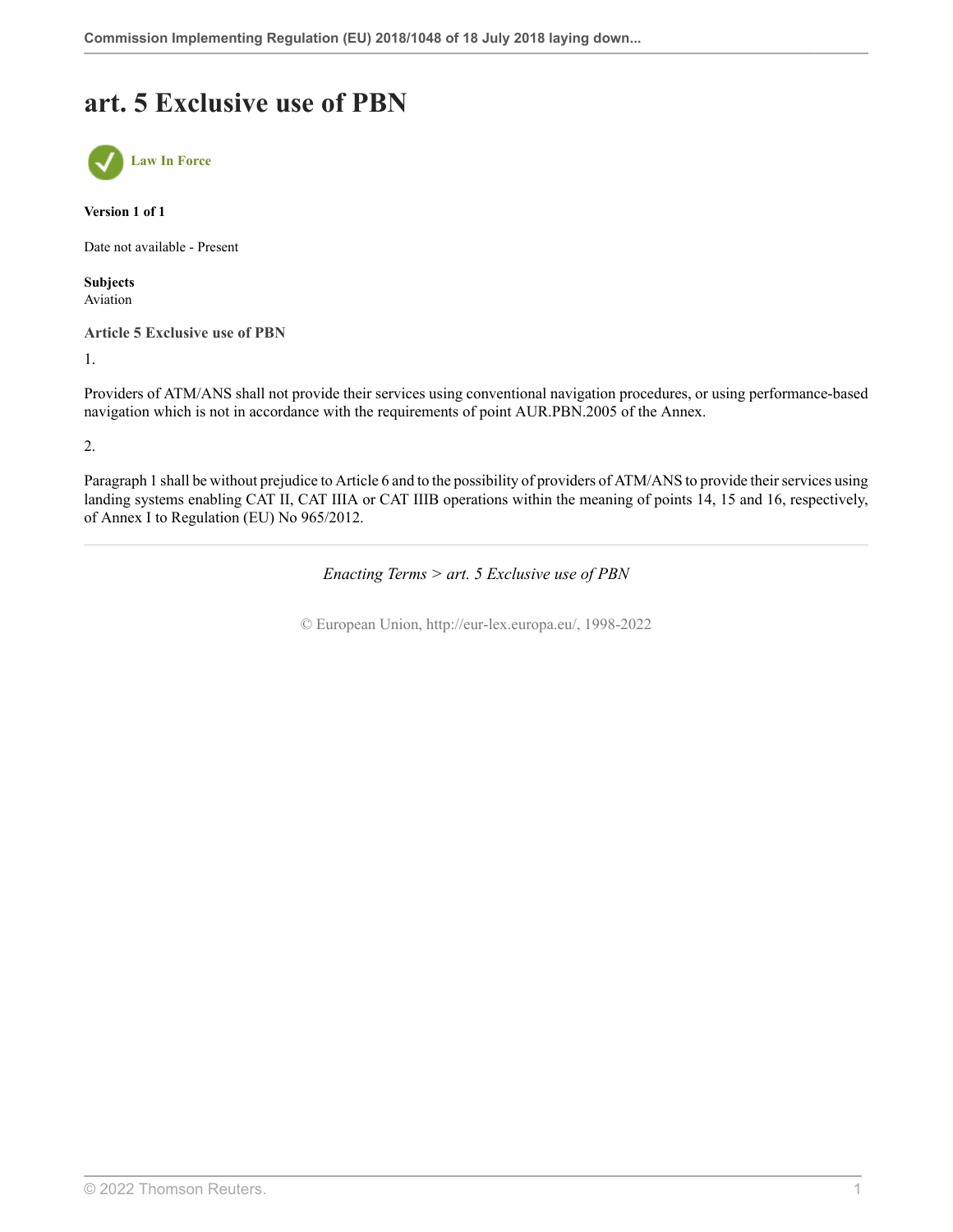# **art. 6 Contingency measures**



**Version 1 of 1**

Date not available - Present

**Subjects** Aviation

**Article 6 Contingency measures**

Providers of ATM/ANS shall take the necessary measures to ensure that they remain capable of providing their services through other means where, for unexpected reasons beyond their control, GNSS or other methods used for performance-based navigation are no longer available, making it impossible for them to provide their services in accordance with Article 3. Those measures shall include, in particular, retaining a network of conventional navigation aids and related surveillance and communications infrastructure.

*Enacting Terms > art. 6 Contingency measures*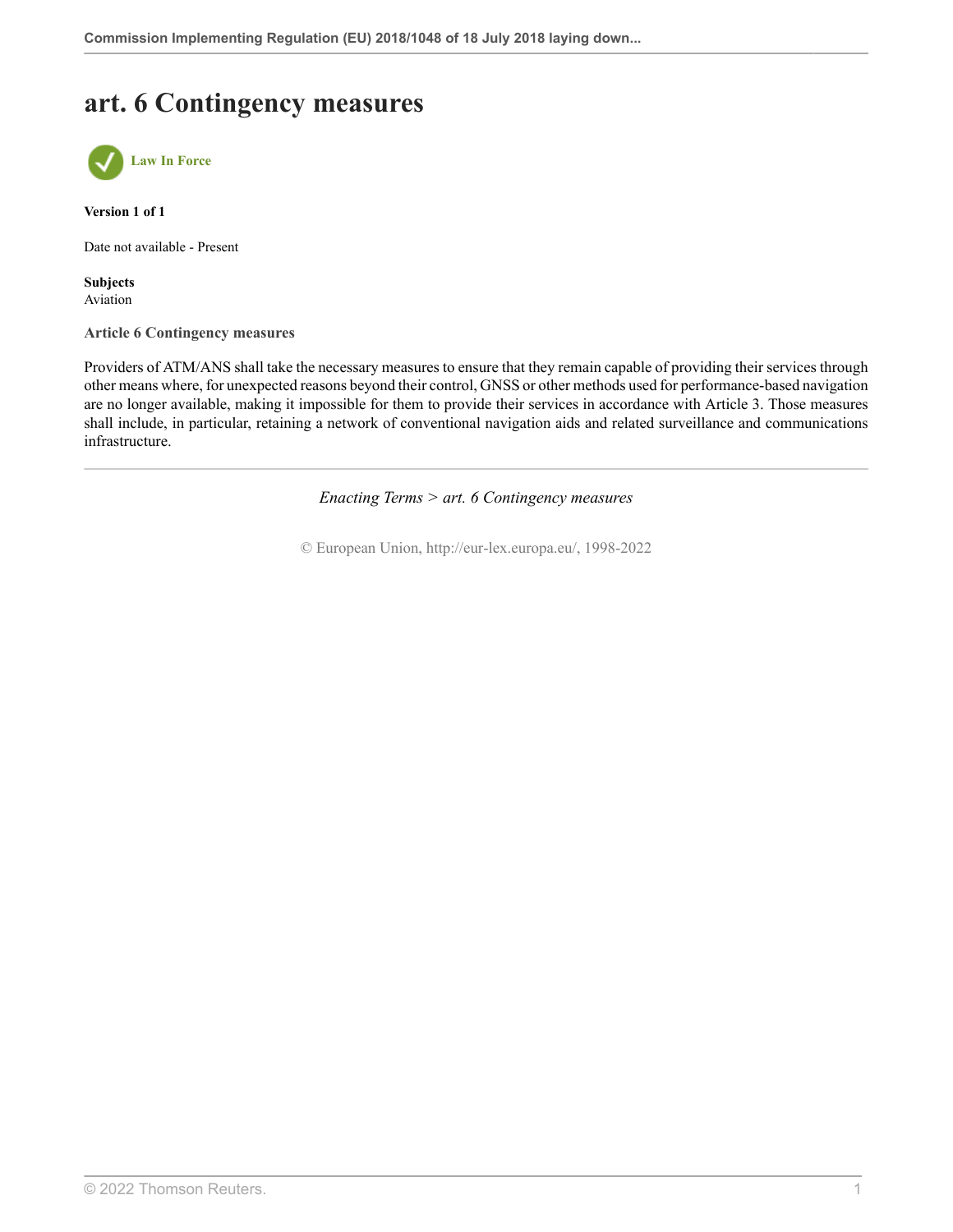### **art. 7 Entry into force and application**



**Version 2 of 2**

31 December 2020 - Present

### **Subjects** Aviation  $\left[...\right]$ <sup>[1](#page-12-0)</sup>

<span id="page-12-1"></span>

### **Notes**

<span id="page-12-0"></span>[1](#page-12-1) Repealed by Air Traffic Management (Amendment etc.) (EU Exit) (No. 3) Regulations 2020/1498 [reg.5](http://uk.westlaw.com/Document/IA529FA903BA011EB9024AFDBE50F3BE7/View/FullText.html?originationContext=document&transitionType=DocumentItem&vr=3.0&rs=PLUK1.0&contextData=(sc.Search)) (December 31, 2020: shall come into force on IP completion day)

*Enacting Terms > art. 7 Entry into force and application*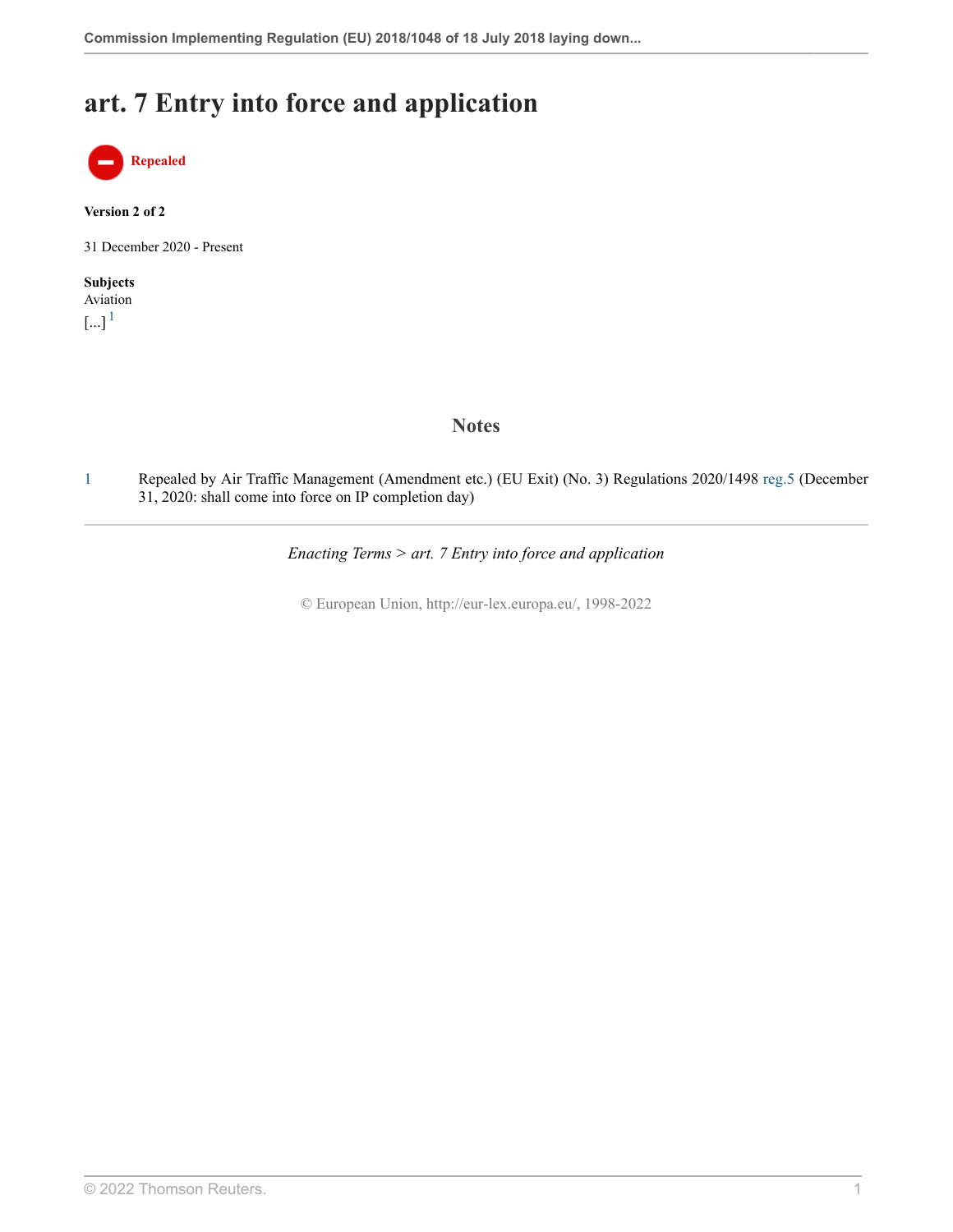# **Signatures**



**Version 2 of 2**

31 December 2020 - Present

<span id="page-13-1"></span>**Subjects** Aviation  $\left[\ldots\right]^1$  $\left[\ldots\right]^1$ Done at Brussels, 18 July 2018. *For the Commission The President* Jean-Claude *Juncker*

### **Notes**

<span id="page-13-0"></span>[1](#page-13-1) Words repealed by Air Traffic Management (Amendment etc.) (EU Exit) (No. 3) Regulations 2020/1498 [reg.6](http://uk.westlaw.com/Document/IA36BCFD03BA011EB9024AFDBE50F3BE7/View/FullText.html?originationContext=document&transitionType=DocumentItem&vr=3.0&rs=PLUK1.0&contextData=(sc.Search)) (December 31, 2020: shall come into force on IP completion day)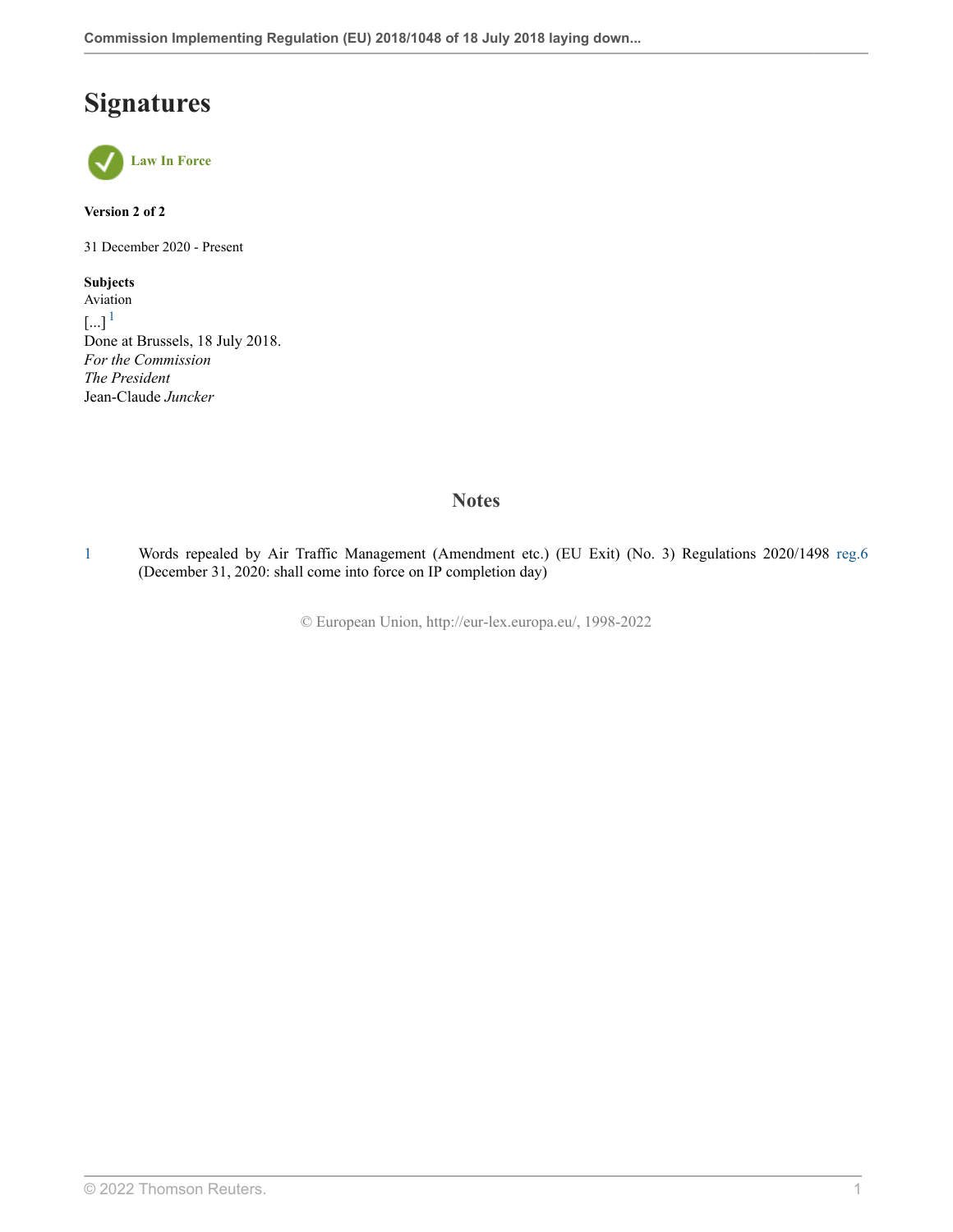### **para. 1**



**Version 1 of 1**

Date not available - Present

**Subjects** Aviation

In accordance with Article 3, this Subpart sets out the requirements for the implementation of performance-based navigation (PBN) to be complied with by providers of ATM/ANS.

*Annex I SUBPART PBN — Performance-based navigation > Annex partAURPBN1005 Subject-matter > para. 1*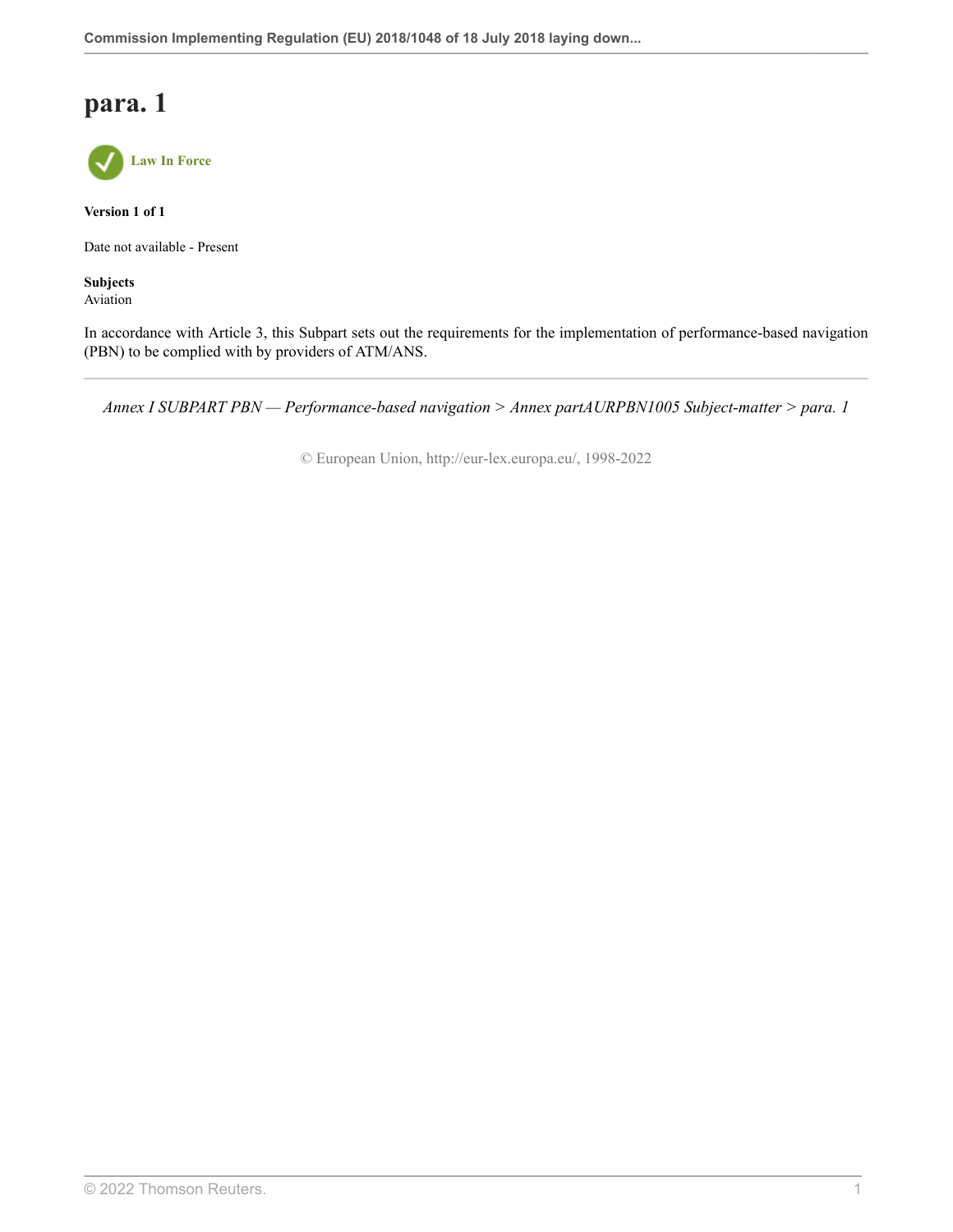### **para. 1**



**Version 2 of 2**

31 December 2020 - Present

**Subjects** Aviation

**(1)**

<span id="page-15-1"></span>Providers of ATM/ANS shall implement, at all instrument runway ends, [ other than for aerodromes listed in point 1.2.1 of the [Annex](http://uk.westlaw.com/Document/IBCE2BAD0FFD311EBB638BAFFDF5B38F8/View/FullText.html?originationContext=document&transitionType=DocumentItem&vr=3.0&rs=PLUK1.0&contextData=(sc.Search)) to [Implementing Regulation \(EU\) No 716/2014](http://uk.westlaw.com/Document/ICEBD7CA0FFAA11EBB29F8941AC1D1148/View/FullText.html?originationContext=document&transitionType=DocumentItem&vr=3.0&rs=PLUK1.0&contextData=(sc.Search)) and instrument runway ends served by precision approach procedures at other aerodromes,  $1^1$  $1^1$  approach procedures in accordance with the requirements of the RNP approach (RNP APCH) specification, including LNAV, LNAV/VNAV and LPV minima and, where required due to traffic density or traffic complexity, radius to fix (RF) legs.

**(2)**

By way of derogation from point (1), at instrument runway ends where, due to terrain, obstacles or air traffic separation conditions, the implementation of 3D approach procedures is excessively difficult, providers of ATM/ANS shall implement 2D approach procedures in accordance with the requirements of the RNP approach (RNP APCH) specification. In that case, they may also, in addition to the implementation of those 2D approach procedures, implement 3D approach procedures in accordance with the requirements of the RNP authorisation required (RNP AR APCH) specification.

**(3)**

By way of derogation from point (1) at instrument runway ends without an appropriate SBAS coverage, providers of ATM/ ANS shall implement RNP APCH procedures, including LNAV and LNAV/VNAV minima. Providers of ATM/ANS shall also implement LPV minima at those instrument runway ends, no later than 18 months from the date at which such appropriate SBAS coverage is available.

<span id="page-15-2"></span> $\left[ ... \right]^2$  $\left[ ... \right]^2$ 

**(6)**

Where providers of ATM/ANS have established ATS routes for en route operations, [for ATS routes at or above FL150,]  $^3$  $^3$  they shall implement those routes in accordance with the requirements of the RNAV 5 specification.

**(7)**

By way of derogation from  $[point (6)]^4$  $[point (6)]^4$ , where providers of ATM/ANS have established ATS routes, SID routes or STAR routes for rotorcraft operations, they shall implement those routes in accordance with the requirements of the RNP 0.3, RNAV 1 or RNP 1 specifications. In that case, they shall be entitled to decide which of those three sets of requirements they comply with.

### <span id="page-15-4"></span><span id="page-15-3"></span>**Notes**

<span id="page-15-0"></span>[1](#page-15-1) Words inserted by Air Traffic Management (Amendment etc.) (EU Exit) (No. 3) Regulations 2020/1498 [reg.7\(2\)](http://uk.westlaw.com/Document/IB5EDAA703BA011EB9024AFDBE50F3BE7/View/FullText.html?originationContext=document&transitionType=DocumentItem&vr=3.0&rs=PLUK1.0&contextData=(sc.Search)) (December 31, 2020: shall come into force on IP completion day)